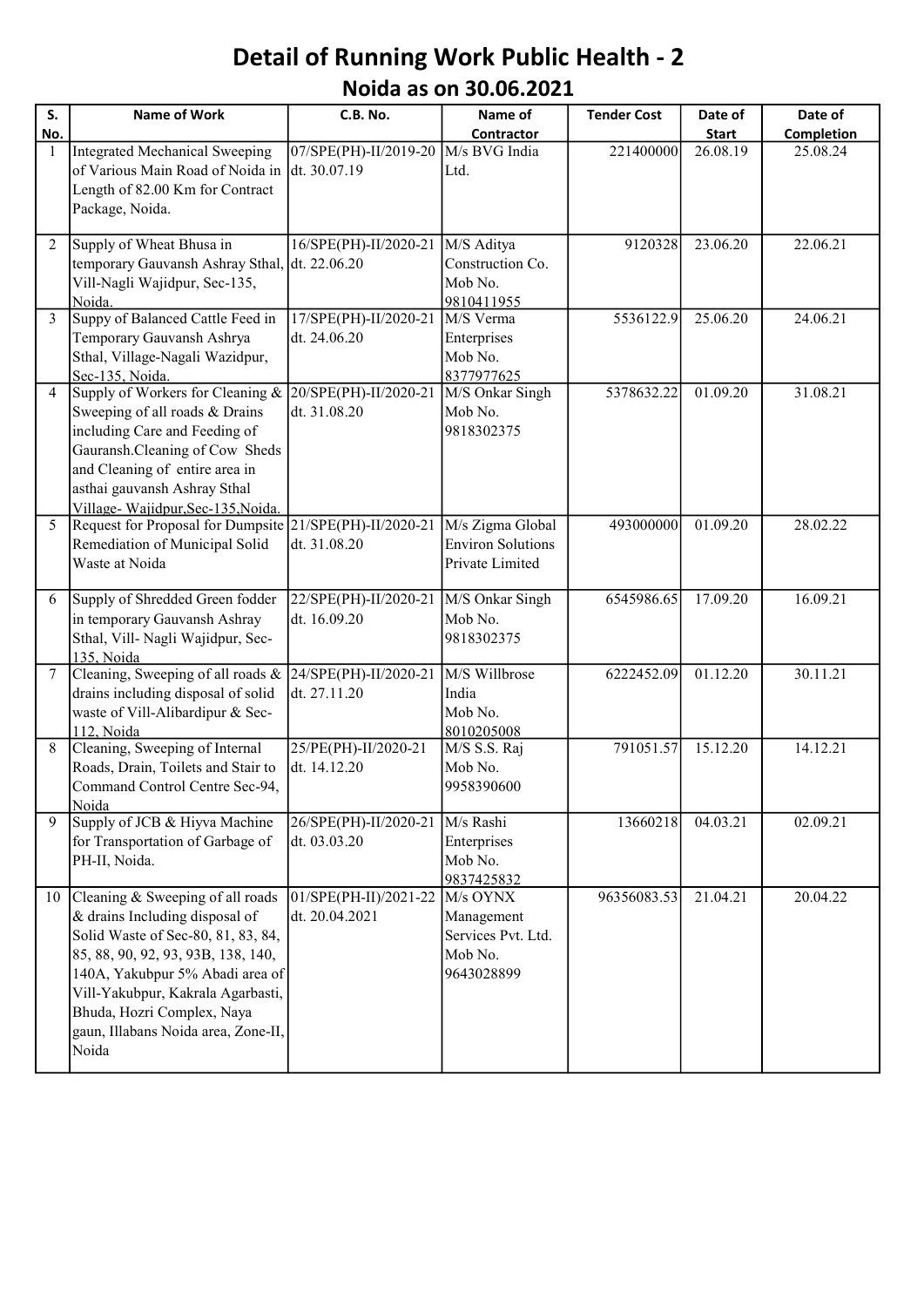| S.  | <b>Name of Work</b>                                                                                      | C.B. No.                                              | Name of                       | <b>Tender Cost</b> | Date of      | Date of           |
|-----|----------------------------------------------------------------------------------------------------------|-------------------------------------------------------|-------------------------------|--------------------|--------------|-------------------|
| No. |                                                                                                          |                                                       | Contractor                    |                    | <b>Start</b> | <b>Completion</b> |
| 11  | Cleaning & Sweeping of all roads<br>& drains Including disposal of<br>Solid Waste of Sec-72, 73, 75, 76, | 02/SPE(PH-II)/2021-22<br>dt. 20.04.2021               | M/s North India<br>Developers | 92811841.19        | 21.04.21     | 20.04.22          |
|     | 77, 78, 122, SK-122, 118<br>Samajwadi Yozna Near Sorkha,                                                 |                                                       |                               |                    |              |                   |
|     | 116, 115, 117, 119, 120, 122 SK-<br>2, (White Flat near CNG Pump),                                       |                                                       |                               |                    |              |                   |
|     | 122 (Near Cummnity Center<br>Black Flat), 118 5% Abadi, 5%                                               |                                                       |                               |                    |              |                   |
|     | Abadi of Vill Parthala Khanjarpur,<br>5% Abadi Pocket B Vill- Parthala<br>Khanjarpur Sarfabad, Pandit    |                                                       |                               |                    |              |                   |
|     | Colony, Veda Colony, Sunder<br>Colony & Herbal Colony of Vill-                                           |                                                       |                               |                    |              |                   |
|     | Sarfabad, Parthala, Sorkha, Sorkha<br>Colony Noida area, Zone-I, Noida                                   |                                                       |                               |                    |              |                   |
|     |                                                                                                          |                                                       |                               |                    |              |                   |
| 12  | Cleaning & Sweeping of all roads<br>& drains Including disposal of<br>Solid Waste of Sec-82, 104, 105,   | 03/SPE(PH-II)/2021-22   M/s Advance<br>dt. 30.04.2021 | Services<br>Mob No.           | 86111535.05        | 01.05.21     | 30.04.22          |
|     | 106, 108, 110, SK 93, I & II,<br>Super MIG 93, Gejha Tilapta,                                            |                                                       | 9873668850                    |                    |              |                   |
|     | Bhangel, Salarpur, Salarpur<br>Mangat Colony, Salarpur Bhangel                                           |                                                       |                               |                    |              |                   |
|     | backside irrigation road &<br>Maharishi Badshah road to Sec-                                             |                                                       |                               |                    |              |                   |
|     | 110 crossing Noida area, Zone-III,<br>Noida                                                              |                                                       |                               |                    |              |                   |
| 13  | Cleaning & Sweeping of all roads<br>& drains Including disposal of                                       | 04/SPE(PH-II)/2021-22   M/s Verdant<br>dt. 30.04.2021 | Construction Co.              | 74591752.64        | 01.05.21     | 30.04.22          |
|     | Solid Waste of Sector-94, 124, 12<br>& 30 Mtr. Road Parallel Pusta                                       |                                                       | Mob No.<br>9873959838         |                    |              |                   |
|     | road Sec-135, 126 & 5% Abadi<br>area of Sec-126, 127, 132 & Vill-                                        |                                                       |                               |                    |              |                   |
|     | Raipur, Bakhtawarpur, Sultanpur<br>& 5% Abadi area of Vill<br>Sultanpur, Shahpur,                        |                                                       |                               |                    |              |                   |
|     | Goverdhanpur, Nagla Nagli, Nagli<br>Wajidpur, Nagli Sakhpur,                                             |                                                       |                               |                    |              |                   |
|     | Asgarpur, Rohillapur & 5% Abadi<br>of Vill-Rohillapur, 5% Abadi area                                     |                                                       |                               |                    |              |                   |
|     | of Nagli Wajidpur, Expressway<br>service road from Mahamaya                                              |                                                       |                               |                    |              |                   |
|     | Flyover to Greater Noida Border<br>via Sec-144, 96, 97, 98, 136, 142,                                    |                                                       |                               |                    |              |                   |
|     | 148, Service Road from<br>Mahamaya Flyover to Greator                                                    |                                                       |                               |                    |              |                   |
|     | Noida Border via Sec-125, 126,<br>127, 128, 129, 132 135 & 150,                                          |                                                       |                               |                    |              |                   |
|     | Noida area, Zone- IV, Noida.                                                                             |                                                       |                               |                    |              |                   |